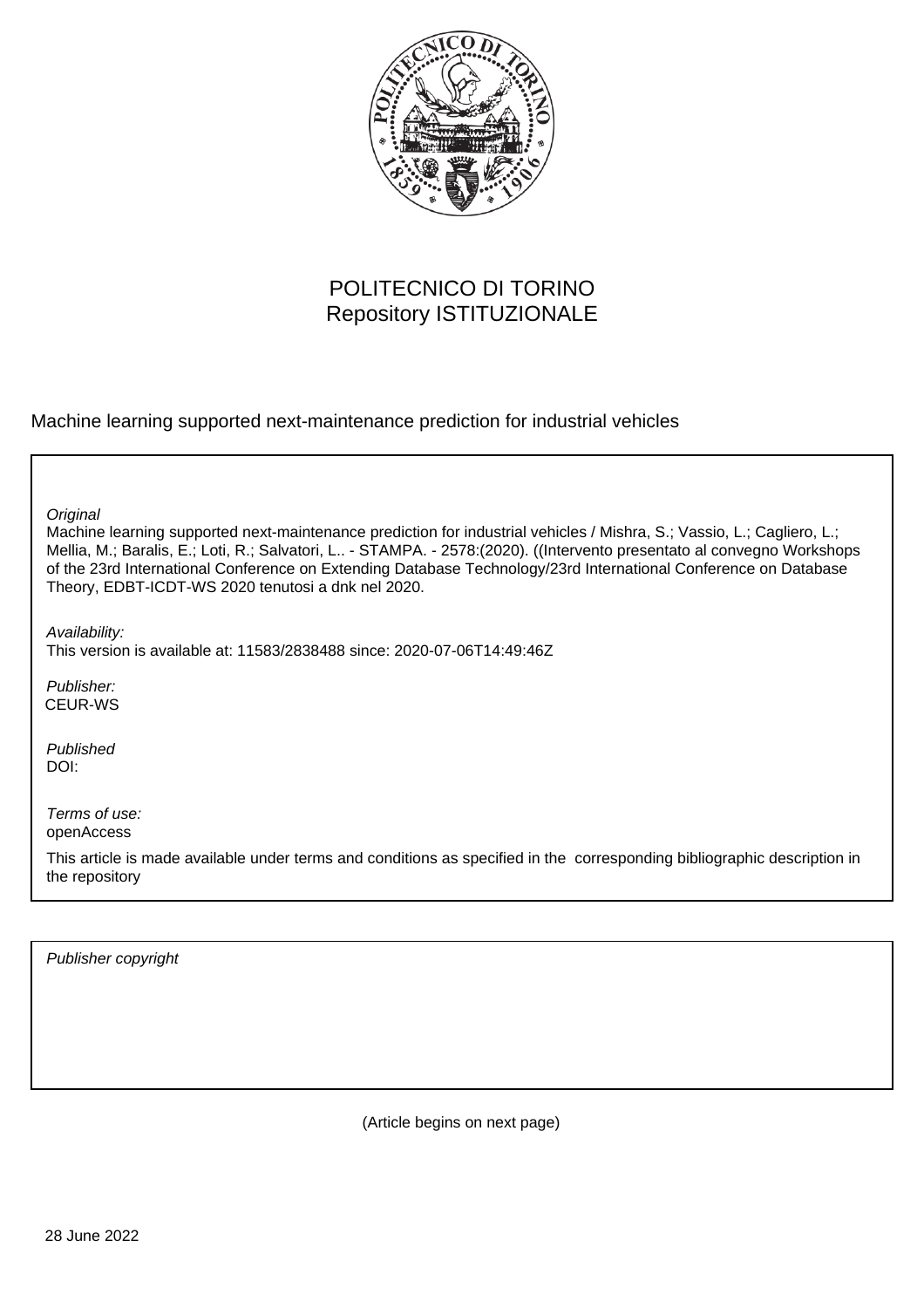# Machine Learning Supported Next-Maintenance Prediction for Industrial Vehicles

Sachit Mishra Politecnico di Torino Turin, Italy sachit.mishra@studenti.polito.it

> Marco Mellia Politecnico di Torino Turin, Italy marco.mellia@polito.it

Luca Vassio Politecnico di Torino Turin, Italy luca.vassio@polito.it

Elena Baralis Politecnico di Torino Turin, Italy elena.baralis@polito.it

Lucia Salvatori Tierra Spa Turin, Italy lsalvatori@topcon.com

Luca Cagliero Politecnico di Torino Turin, Italy luca.cagliero@polito.it

Riccardo Loti Tierra Spa Turin, Italy rloti@tierratelematics.com

# ABSTRACT

Industrial and construction vehicles require tight periodic maintenance operations. Their schedule depends on vehicle characteristics and usage. The latter can be accurately monitored through various on-board devices, enabling the application of Machine Learning techniques to analyze vehicle usage patterns and design predictive analytics. This paper presents a data-driven application to automatically schedule the periodic maintenance operations of industrial vehicles. It aims to predict, for each vehicle and date, the actual remaining days until the next maintenance is due. Our Machine Learning solution is designed to address the following challenges: (i) the non-stationarity of the per-vehicle utilization time series, which limits the effectiveness of classic scheduling policies, and (ii) the potential lack of historical data for those vehicles that have recently been added to the fleet, which hinders the learning of accurate predictors from past data. Preliminary results collected in a real industrial scenario demonstrate the effectiveness of the proposed solution on heterogeneous vehicles. The system we propose here is currently under deployment, enabling further tests and tunings.

# 1 INTRODUCTION

Fleets of industrial and construction vehicles are subject to periodic maintenance. These vehicles are of different models and types. Thus, they require to plan actions of different type and frequency. According to the current vehicles' workload, maintenance schedule often changes. For example, some vehicles could remain unused for a relatively long period of time, then be moved to a construction site, and keep working at full capacity for many days or weeks. The heterogeneity of industrial vehicle usage has indeed prompted the need for tracking their utilization and automating the schedule of maintenance operations [3].

In the context of industrial vehicle management, the advent of CAN bus technology has enabled the design of data-driven decision-making processes [5]. The CAN bus provides access to various signals describing the vehicle usage state (e.g., working

time, oil pressure, temperature, engine speed). Domain experts can thus monitor vehicle state in order to understand which maintenance actions need to be performed. In recent years, the significance advances of Internet of Things (IoT) and Big Data analytics technologies have fostered the development of smart predictive maintenance solutions [15]. Specifically, the analysis of CAN bus data by means of data mining and machine learning techniques allow us to (i) predict the future vehicle usage by means of classification and regression techniques (e.g., [7, 10]), (ii) aggregate vehicles with similar characteristics using clustering techniques, (e.g., [1, 4]), and (iii) identify malfunctioning of specific vehicle components (e.g., [6, 15]).

Optimizing maintenance activities of fleet vehicles is a priority in several industrial processes [2]. In fact, technological applications related to activity planning and resource management are crucial for efficiently handling logistics [14]. This paper proposes a machine learning approach to support the smart planning of the fleet maintenance operations in a industrial context.

Data-driven vehicle maintenance planning has already been addressed using various optimization methods. For example, in [11] the authors have applied Genetic Algorithms to plan the maintenance of geographically distributed assets by considering routing constraints and travel time to reach the assets. The authors in [12] have presented a dynamic optimization method to plan maintenance of heavy vehicles by jointly scheduling maintenance operations and production activities, whereas in [8] the authors propose a data-driven simulation framework for planning snow removal projects considering weather and truck-related data acquired by real-time sensors. All the aforesaid strategies are possible if accurate predictions of next maintenance events are available.

Contribution. This work presents an application of regression techniques to predict for a given vehicle when the next maintenance will be due. Specifically, it predicts the number of days left to the next maintenance operation, based on the series of past daily utilization levels and on the current time of usage left to the next maintenance. The application faces three of the main issues related to fleet maintenance planning: (i) Vehicle heterogeneity: The industrial vehicles in a fleet are commonly rather heterogeneous, in terms of number, type, and frequency of the necessary maintenance operations. This makes the planning of these activities particularly challenging and time-consuming

Copyright  $© 2020$  for this paper by its author(s).

Published in the Workshop Proceedings of the EDBT/ICDT 2020 Joint Conference (March 30-April 2, 2020, Copenhagen, Denmark) on CEUR-WS.org.

Use permitted under Creative Commons License Attribution 4.0 International (CC BY 4.0)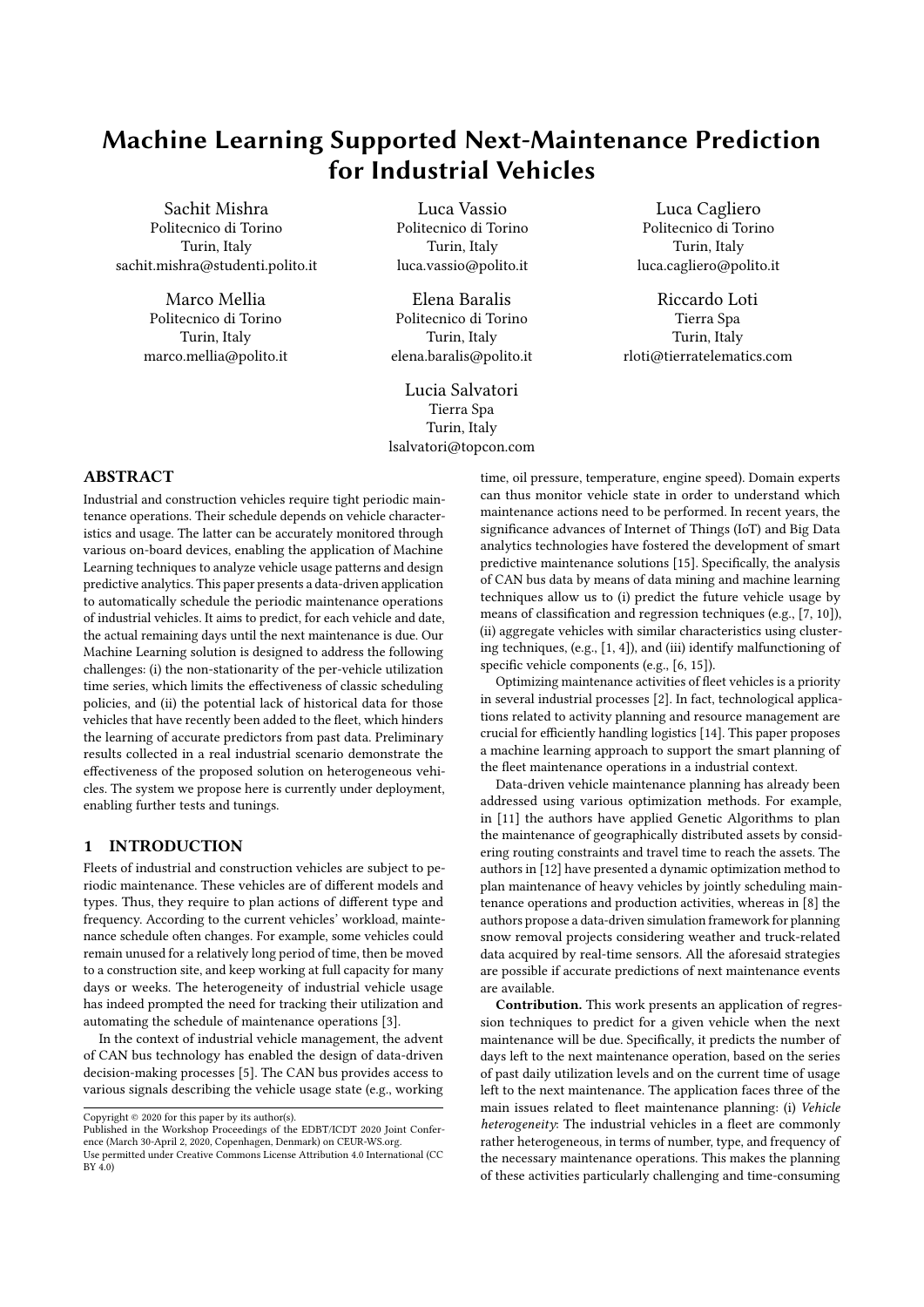for fleet managers. (ii) Non-stationarity of the utilization series: Vehicle usage pattern levels are rather irregular, whereas maintenance actions rather frequent. Seasonal trends may depend on vehicle type, model, and context of use. (iii) Lack of data for new vehicles: When a vehicle is added to the fleet, usage data is typically not available. This hinders the learning of accurate machine learning models, which requires historical data to train reliable predictors.

To handle heterogeneous fleets, we train a separate regression model per vehicle. Each regressor analyzes the vehicle usage patterns and the current time to maintenance of a specific vehicle. We conduct the analysis on 24 industrial and construction vehicles of different models. To handle the non-stationarity of the analyzed series, we incorporate the historical usage levels in the predictive models and train both linear and non-linear models. Finally, to overcome the lack of data related to new vehicles, we combine the regressor outcomes achieved on similar vehicles. The presented application is complementary to existing optimization-based planning strategies, e.g., [8, 11], providing the fleet management system with specific hints on future vehicle usage states. The results, achieved in real industrial scenario, show substantial improvements achieved by applying non-linear regression models compared to classical statistics-based or linear models. In light of the achieved results, the data owner (collecting telematics data from real industrial vechicles) has decided to put the present application under deployment, thus enabling further tests, tunings, and extensions.

This paper is organized as follows. Sections 2 formalizes the problem, while Section 3 describes the dataset and its preparation phase. Section 4 presents the data-driven methodologies. Section 5 summarizes the main experimental results. Finally, Section 6 draws conclusions and summarizes the future research agenda.

## 2 PROBLEM STATEMENT

Given an arbitrary industrial or construction vehicle  $v$ , our goal is to predict when the next maintenance operation for  $v$  will be due. Let  $N^{\upsilon}$  be the number of days for which historical data about  $v$  usage is available and let  $T^v$  be the allowed usage times (in seconds) for *v* between two consecutive maintenance operations. The period from one maintenance operation to the next one will be hereafter denoted as a cycle. The count of the number of days left to the next maintenance of vehicle  $v$  varies day by day. Let  $D^{\nu}(t)$  be the series of the aforesaid daily counts. Our aim is to predict  $D^{\nu}(t)$ , where t denotes the current day. The series used to drive the prediction are enumerated below. For each vehicle v:

- $U^v(t)$ : series of the daily utilization of vehicle  $v$ .
- $\bullet$   $C^v(t)$ : series of the counts of the number of days already passed from the last maintenance operation.
- $L^v(t)$ : series of the utilization times left to the next maintenance operation. On an arbitrary day t, it is computed as follows:

$$
L^{\nu}(t) = T^{\nu} - \sum_{i=t-C^{\nu}(t)}^{t-1} U^{\nu}(i)
$$
 (1)

In the following, we define three categories of vehicles according to the amount of historical data that is currently available: (i) Old: If at least one maintenance cycle has already been completed since data acquisition has started. (ii) Semi-new: If the first maintenance cycle has not been completed yet, but data about at

least half of the usage in one cycle  $(\frac{T^{\upsilon}}{2})$  is already available. (iii) New: If the vehicle has been used for less than  $\frac{T^{\upsilon}}{2}$  seconds since the beginning of the data acquisition phase.

#### 2.1 Error computation

To effectively support fleet managers in planning periodic vehicle maintenance, our prediction system is tailored to a specific goal that we encode by considering specific error function definition. We define three errors for each vehicle  $v$ : the *daily error*  $E^v(t)$ ,

the global error  $E_{Global}^{\nu}$ , and the Mean Residual Error  $E_{MRE}^{\nu}(\tilde{D})$ .<br>The daily error counts on each day t the gap between the predicted and actual values of the next day of maintenance:

$$
E^{\nu}(t) = \left| D^{\nu}(t) - D^{\nu}_{Predict}(t) \right| \tag{2}
$$

The global error is a mean of the daily errors over all the  $N^{\tau}$ samples related to the vehicle under analysis, i.e.,

$$
E_{Global}^{\nu} = \frac{\sum_{t=1}^{N^{\nu}} E^{\nu}(t)}{N^{\nu}}
$$
 (3)

The global error combines the daily errors together, but it does not consider nor weight the time that is left for the next maintenance. In other words, an error of 1 day when we are close to the maintenance (e.g.,  $D^{\nu}(t) = 1$ ) is considered as equal as an error when we are far from the maintenance (e.g.,  $D^{\nu}(t) = 100$ ). In order to solve this issue, the mean residual error is considered. It is the mean of the daily errors over specific days. In particular we want to compute the average only for specific values of  $D^v$ , contained in a set  $\widetilde{D}$ .  $\widetilde{D}$  consists of a selection of days that are closer to the maintenance operation, for each maintenance cycle.<sup>1</sup>  $E_{MRE}^{v}$  is computed as follows:

$$
E_{MRE}^{\nu}(\widetilde{D}) = \frac{\sum_{i:D^{\nu}(i) \in \widetilde{D}} E^{\nu}(i)}{\left|i : D^{\nu}(i) \in \widetilde{D}\right|} \tag{4}
$$

The idea behind  $E^v_{MRE}$  is that fleet managers are mainly interested in getting accurate predictions when the vehicles are towards the end of their maintenance cycle, i.e., when maintenance operations need to be scheduled soon. Therefore, our main objective is to minimize  $E_{MRE}^{\nu}(\widetilde{D})$ .

## 3 DATA PREPARATION

The application presented in this paper has been developed and tested on real vehicle data provided by Tierra S.p.A.<sup>2</sup>, a company that provides IoT solutions for monitoring vehicles of multiple vendors. The dataset consists of historical usage of 24 heterogeneous vehicles acquired over a 4 year period (from January 2015 to September 2019). For each vehicle, we consider the information coming from the CAN bus. Onboard sensors and Machine Control Systems generate messages for CAN at a frequency of approximately 100 Hz. Each message is collected by a controller which processes it, periodically generates a summary report, and sends it to a cloud server [7].

To prepare vehicle data for the present study, the input CAN bus data goes through a series of steps: (i) Data Cleaning, (ii) Normalization, (iii) Aggregation, (iv) Enrichment and (v) Transformation. A more detailed description of each of the above-mentioned steps is given below. Data cleaning entails properly handling missing values and inconsistent values. Data normalization allows us to scale the values of the utilization times to a uniform

<sup>&</sup>lt;sup>1</sup>We have considered the last 29 days per cycle, i.e.,  $\widetilde{D} = \{1, \ldots, 29\}$ . <sup>2</sup><https://www.tierratelematics.com/>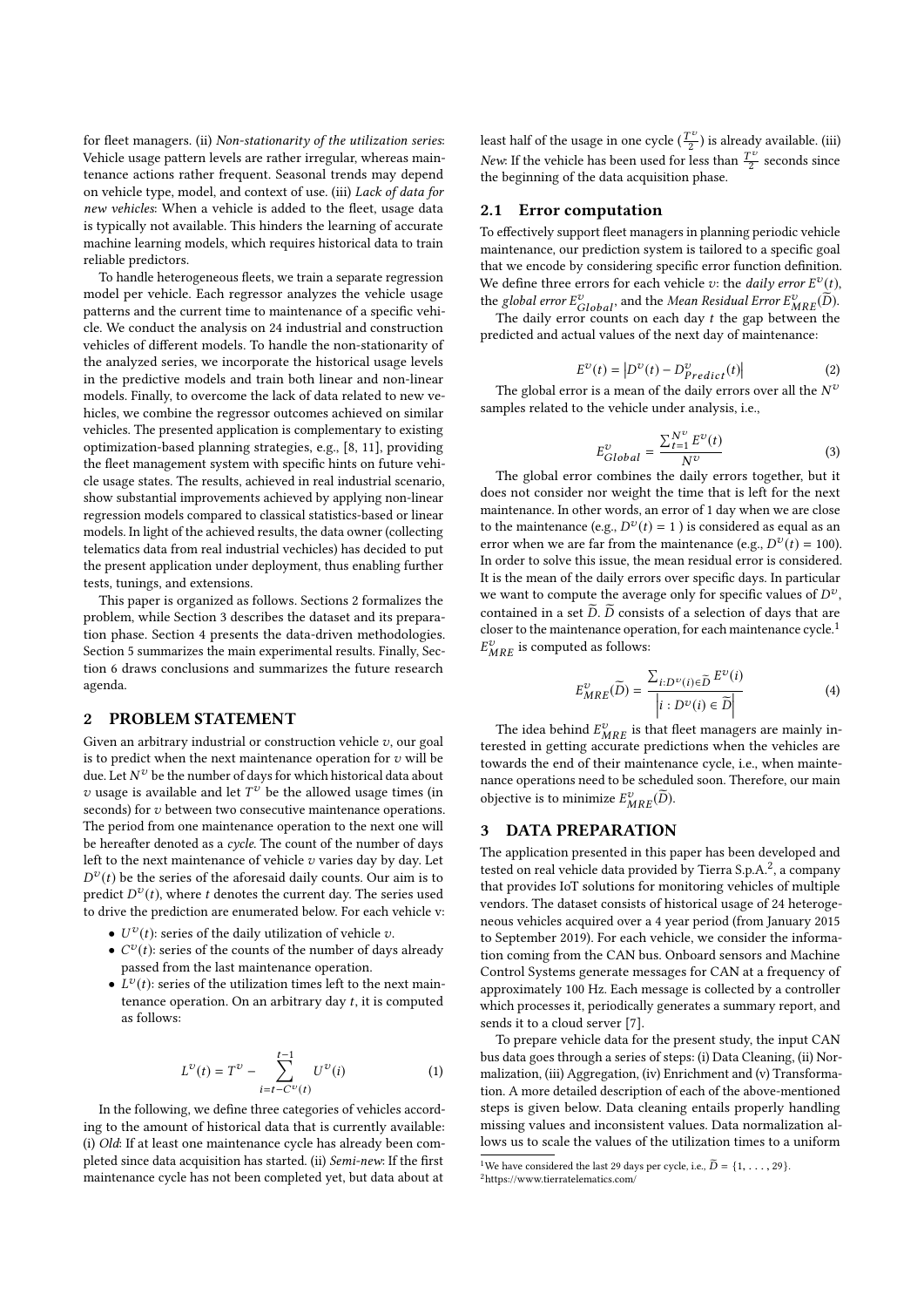

Figure 1: Daily utilization in seconds  $(U^\nu)$  in function of the day in the series  $(t)$  for two sample vehicles.

value range (e.g., from 0 to 1) thus avoiding to introduce bias in regression model learning [13]. Data aggregation, enrichment and transformation aim at providing predictive algorithms with an appropriate set of features describing the usage patterns by aggregating data at the desired time granularity. For each vehicle we transformed the raw CAN bus data to produce the input features described in Section 2. Specifically, in our case of study, we primarily focus on daily-usage time series  $U(t)$ , i.e., the amount of time each vehicle worked on each day.

#### 3.1 Preliminary data exploration

Figure 1 plots part of the series of daily utilization seconds, i.e.,  $U^v(t)$ , for two sample vehicles. Curves show that vehicle utilization patterns are rather heterogeneous. Vehicle  $v_1$  has a daily utilization of about 20 000-30 000 seconds, with few days without usage every 10-15 working days. On the other hand, vehicle  $v_2$ remains almost unused for several weeks (from  $t=0$  to  $t=40$ ) and then suddenly changes its usage pattern.

After a fixed time amount of usage (we have considered  $T^v$  = 2 000 000 seconds), every vehicle needs to go under maintenance. Notice that we do not know whether maintenance operations have actually been performed or how long they take (from  $T^{\nu}$ on). Figure 2 shows two examples of target series  $D^{\nu}(t)$ , with many shown cycles. When  $D^{\tilde{\boldsymbol{v}}}(t)$  reduces to zero, the vehicle goes to maintenance. Then a new maintenance cycle starts, the number of days left to maintenance is maximal, and it monotonically decreases (one day for each day passed) until the next maintenance operation is carried out. Notice how  $v_1$  has a first longer cycle (221 days), while the others are more constant and homogeneous, with length between 65 and 105 days.

In Figure 3 we show the number of days left to maintenance  $D^{\nu}(t)$  with respect to the number of utilization seconds left for the next maintenance  $L^v(t)$ . The functions seems to have a constant rate when  $L^v(t)$  is closer to zero, reflecting that for most of the time the utilization rate is relatively constant and different from zero. However, there are some vertical steps, corresponding to consecutive days when the utilization was null. This confirms that the presence of low- or zero-utilization periods has a serious impact on the target variable. Thus, predicting the correct target value could be challenging. Hopefully, it is unlikely to see long periods of zero-utilization in the days approaching the deadline. This reinforces the motivations behind using  $E_{MRE}^v(\widetilde{D})$  as reference error metric, considering values relatively close to the maintenance.



Figure 2: Target variable number of days left to the next maintenance  $(D^v)$  with respect to day in the series (t). Many cycles are shown for two sample vehicles.



Figure 3: Utilization seconds left to maintenance  $(L^{\nu})$  vs. the number of days to maintenance  $(D^v)$  for a single cycle of two vehicles.

## 4 METHODOLOGY

In this section we present the data mining process designed to address the problem under analysis. We propose different methodologies for vehicles when they are recognized as new, semi-new, or old (see Section 2). For each old vehicle we have enough data in order to train a prediction model on its own past. Semi-new and new vehicles will be separately handled.

For each vehicle  $v$  we generate a relational dataset containing the historical utilization series  $U^v(x)$  [13]. More specifically, each record corresponds to a different day t and consists of a set of attributes denoting the past utilization levels (in seconds). Given a window size W, the attributes include the values  $U^v(x)$  $[t - W \le x \le t - 1]$ . Along with the utilization level series, the attributes include the current time left until the next maintenance, i.e.,  $L^{\nu}(t)$ , and the target variable, i.e., the number of days left to maintenance, i.e.,  $D^{\nu}(t)$ .

Many machine learning techniques work better with more data, hence we desire to increase the number of records per vehicle. Since we do not know when vehicle actually had the maintenance done, we can shift the time reference, i.e., changing the first starting day  $t = 0$ , without introducing errors. We randomly re-sampled multiple times the time reference starting from different time points within the training data and build the utilization series.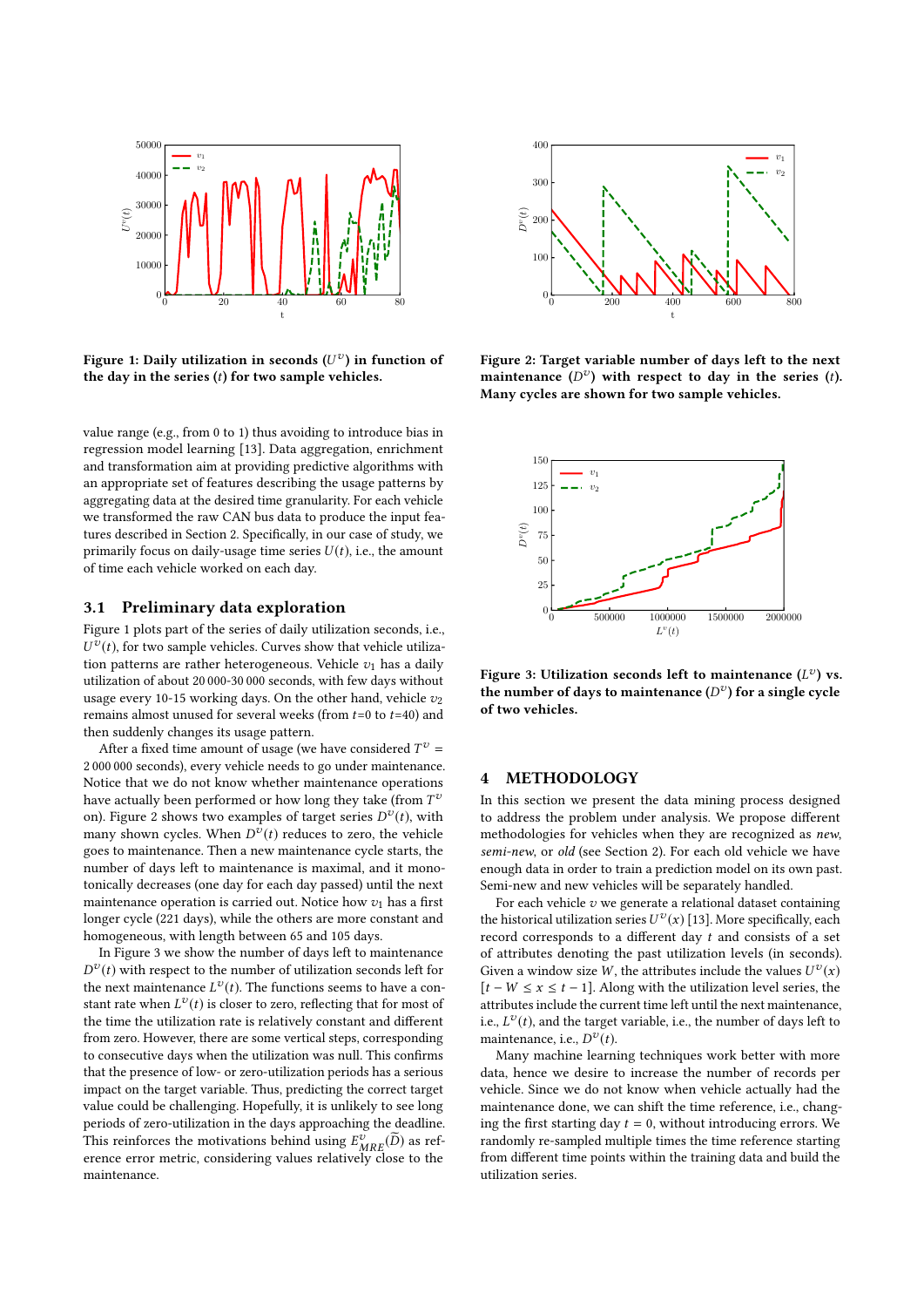### 4.1 Approaches

We apply three different methods: (i) a baseline model, relying on simple estimate, (ii) *a univariate model*, whose predictions rely on a single variable, and (iii) a multivariate model, where the model considers multiple series values. These are standard methods for time series forecasting. Novelty relies in the categorization of the vehicles and data engineering.

4.1.1 Baseline algorithm: With this baseline approach we simply predict when the next maintenance will be due assuming that the utilization is constant and equal to the average utilization in the past. Hence, we compute the average utilization of vehicle  $v$ in the past (training set of size  $T_{train}$ ). Then we use it for predicting the number of remaining days until the next maintenance is due. The average utilization is defined as follows:

$$
AVG^{\nu} = \frac{\sum_{i=1}^{T_{train}} U^{\nu}(t)}{T_{train}} \tag{5}
$$

Let  $D_{BL}^{v}(t)$  be the number of days left to next maintenance predicted by the Baseline algorithm at time  $t$  as:

$$
D_{BL}^{\nu}(t) = \frac{L^{\nu}(t)}{AVG^{\nu}}
$$
 (6)

We will denote the baseline method as BL thoroughout the paper.

4.1.2 Univariate regression model. We apply a univariate regression model  $\mathcal{F}_{UR}$  to predict the number of days left to maintenance for a given vehicle  $v$  based on the last value of the daily utilization seconds series  $L^v$ :

$$
D_{UR}^{\nu}(t) = \mathcal{F}_{UR}(L^{\nu}(t))\tag{7}
$$

4.1.3 Multivariate regression model. We extend the univariate regression model to a multivariate context in order to consider the temporal correlation between the target variable and the previous series values.

$$
D_{MR}^{\nu}(t) = \mathcal{F}_{MR}(L^{\nu}(t), U^{\nu}(t-1), \dots, U^{\nu}(t-W))
$$
 (8)

Unlike the univariate model, the model formalized in Equation 8 does not consider only the last value of the daily utilization time but also the most recent values of the historical utilization series within a size-W window time interval, i.e., from  $t - W$  to  $t - 1$  (where W is a user-specified parameter).

### 4.2 Regression algorithms

Univariate and multivariate regression models can be solved with linear or non-linear models. Linear models are deemed as appropriate whenever usage patterns are quite constant for most of the time. Conversely, non-linear models are potentially able to capture more complex, non-stationary usage trends. As a drawback, the complexity of non-linear models is typically higher than those of linear ones.

The deployed system allows fleet managers to select an acceptable trade-off between the accuracy and complexity based on empirical evidences. The results of a preliminary performance evaluation on real vehicle data are reported in Section 5. The models that have already been integrated and tested are briefly described below. A more detailed description is given in [13].

Linear Regression (LR): It is the simplest linear model. It learns a linear function minimizing the residual sum of squares between the predicted target value and the expected target value in the

#### record of the training dataset.

Support Vector Regressor (SVR): It is among the most effective solutions to address regression and classification problems. Given a multidimensional training data representation, it finds an hyper-plane separating points belonging to different target value ranges. According to the kernel function used to derive the hyperplane, the predictive model can be either linear or non-linear (e.g., polynomial, sigmoid, rbf). Due to the high computational complexity of non-linear kernels, in the remaining of the paper we focus on linear SVR (LSVR).

Random Forest regressor (RF): It is an established ensemble method combining the predictions of multiple decision trees. Decision trees are the most popular non-linear mapping functions between non-predictive and predictive variables. They rely on tree-based structures. The Random Forest Regression averages the predictions made by various decision tree models, which are trained on different bootstraps (i.e., samples of the training data with replacement).

Histogram-based gradient boosting (XGB): it is a popular ensemble method relying on a boosting strategy. It minimizes the prediction loss by combining many decision tree regressors.

Additional models can be straightforwardly added and tested in the deployed version of the system. Notice that some models (e.g., Neural Networks) have not been included in this first release due to the lack of a sufficiently large amount of training data.

#### 4.3 Methodology for old vehicles

Old vehicles are assumed to have a sufficiently large amount of historical data to train reliable Machine Learning models (see Section 2). Thus, separately for each vehicle we train the multiple regression models described in the previous section. Among the trained models, we select those that minimizes the mean residual error over the last 29 days predicting the maintenance  $(E^v_{MRE}(\widetilde{D}))$ with  $\widetilde{D} = \{1, \ldots, 29\}$ . For each vehicle, we consider the first 70% of their samples  $(N^{\upsilon})$  as training set, and the remaining part as test set.

## 4.4 Methodology for new and semi-new vehicles

To handle new and semi-new vehicles, we need to face the following issues: (i) The lack of historical usage data, which hinders the training of per-vehicle regressors. (ii) The first maintenance cycle of most vehicles appears to have peculiar characteristics, with less usage. Indeed, the mean daily utilization time spent by the vehicles within the first cycle (10 676 seconds) is approximately 30% lower than in the subsequent cycles (13 792 seconds).

We design ad-hoc strategies to predict  $D^v$  for semi-new and new vehicles. We consider as training data the utilization series in the first cycle of many old vehicles. Collecting in the training set only usage data related to the first maintenance cycle allows Machine Learning models to focus on the usage patterns peculiar to that usage period (which could be significantly different all from the subsequent ones). We take 70% of the 24 vehicles (i.e., 17 vehicles), and consider their complete first cycle as training set. The first cycle of the remaining 30% of the vehicles (i.e., 7) is considered as test set.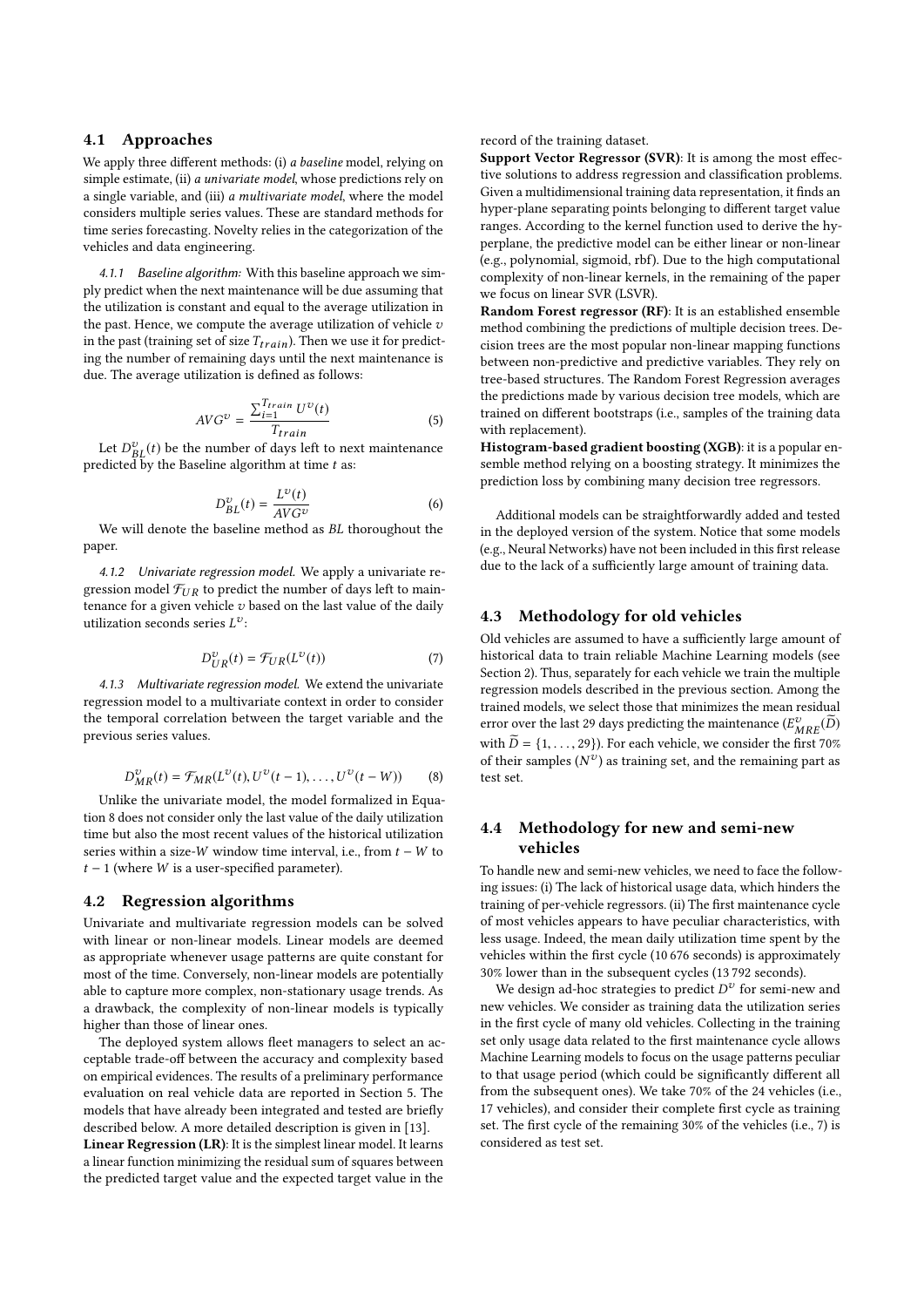Table 1:  $E_{MRE}(\{1, \ldots, 29\})$  with models trained on all data and models trained in the last 29 days before maintenance, i.e., at times *i* : *D*(*i*) ∈ *D* = {1, . . . , 29}

| Algorithm   | Trained on all data<br>$E_{MRE}(\{1,\ldots,29\})$ | Trained on $D = \{1, \ldots, 29\}$<br>$E_{MRE}(\{1, \ldots, 29\})$ |
|-------------|---------------------------------------------------|--------------------------------------------------------------------|
| BL.         | 20.2                                              | 20.2                                                               |
| LR          | 26.1                                              | 10.8                                                               |
| <b>LSVR</b> | 13.3                                              | 6.1                                                                |
| RF          | 6.9                                               | 2.4                                                                |
| <b>XGB</b>  | 10.9                                              | 5.6                                                                |

4.4.1 Semi-new vehicles. When more than half of the first cycle has been completed, we learn a regression model by combining data from the other training vehicles. We apply the following strategies:

Baseline: we follow the same approach as for old vehicles. In practice, we compute  $AVG^v$  as the average utilization in the first half of the first cycle, i.e,  $\sum_{t:\sum_{x\leq t}U^{\upsilon}(x)\leq T^{\upsilon}/2}(U^{\upsilon}(t)/|t|)$  $\sum_{x \leq t} U^{\nu}(x) \leq T^{\nu}/2$ ].

Unified ML model: We create a single model, hereafter denoted as  $Model_{Uni}$ , on the first cycle data of the training vehicles. In this case, we train a single regression model for all the semi-new vehicles by merging data acquired from all the training vehicles together. The same model is applied to all the test vehicles.

Similarity-based ML model: We pick usage data only for the most correlated vehicle (rather than for all the old vehicles) and train vehicle-specific Machine Learning models, denoted as  $ModelSim$ , on it. The key idea is to first decide whether each vehicle is similar to the target semi-new vehicles or not by estimating the pairwise correlation between the utilization series acquired in the first half of the first cycle. Then, we train the regression model only the first cycle data of the selected vehicle. In the current implementation, we estimate the pairwise similarity in terms of point-wise average distance  $AVG^v$  between the utilization series. However, more advanced similarity measures (e.g., [9]) can be integrated as well.

4.4.2 New vehicles. For these vehicles we have very few or none data at all, hence we cannot even compute  $\mathit{AVG}^v$  . Therefore, the baseline and similarity-based ML models cannot be applied. Hence, we apply the Unified ML model ( $ModelUni)$ . Notice that, when dealing with new vehicles, it does not make sense to compute  $E_{MRE}^v({1,\ldots,29})$  since when we are approaching<br>the deadline the vehicle will already be semi-new Hence, we the deadline the vehicle will already be semi-new. Hence, we focus on comparing the algorithm performance in terms of the global error  $E_{Global}^{v}$ .

## 5 EXPERIMENTAL RESULTS

We have tested the proposed methodologies on real vehicles of different categories (new, semi-new, and old). The experiments were performed on a machine with Intel(R) Core(TM) i7-8750H CPU with 16 GB of RAM. To tune the algorithm parameter settings we have performed, separately for each vehicle, a grid search using a 5-fold cross validation. Specifically, for RF and XGB we have tuned the maximum tree depth from 3 to 50, and the number of estimators from 10 to 1000. For SVR, we tested the linear kernel and varied the values of the parameters epsilon (from 0.5 to 2.5) and C (from 0.01 to 100).

#### 5.1 Results for old vehicles

In Table 1 we show the values of  $E_{MRE}(\{1, \ldots, 29\})$  achieved on the test set by training each algorithm on the whole training data



Figure 4: Improvement (%) for each algorithm by increasing the number of features.  $W$  is the window of past usage in the time series  $U^v(t)$ .

Table 2: Best setting for features and the corresponding mean relative error of the different algorithms.

|             | Algorithm Best window W | $E_{MRE}(\{1,\ldots,29\})$ |
|-------------|-------------------------|----------------------------|
| BL.         |                         | 20.2                       |
| LR          |                         | 10.8                       |
| <b>LSVR</b> |                         | 5.2                        |
| RF          | 18                      | 1.3                        |
| XGB         | 19                      | 42                         |

(central column) and just in the the last 29 days of the cycles in the training data (right hand-side column).  $E_{MRE}(\{1, \ldots, 29\})$ is the average of the mean residual errors  $E_{MRE}^{v}(\{1,\ldots,29\})$ <br>computed over all the test vehicles computed over all the test vehicles.

We found out that by forcing the algorithm to train only on the last 29 days, the error was reduced by 59% in LR, 54% in LSVR, 65% in RF and 48% in XGB. Since BL is not trained, its results do not change. In general, RF presents the best results, with an average relative error of only 6.9 and 2.4 days, respectively for the two training sets. Second best results are obtained by XGB, closely followed by LSVR.

Now we delve into the study of the usage of different features. Figure 4 shows, for each algorithm, the performance variation (percentage) by increasing the window size W. Positive variation means decrease of the error shown in Table 1 (i.e., performance improvement), and vice-versa. W is the window of past usage in the time series  $U^v(x)$ . W equal to 0 means we are in the univariate case, while  $W > 0$  means we are in the multivariate case. For example, W equal to 3 means usage of  $U(t-1)$ ,  $U(t-2)$  and  $U(t-3)$ in the regression (other than L(t)). BL is obviously constant, since it is not using past values of  $U$ . In RF and XGB, adding features greatly improve the results. RF and XGB seem to reach a plateau in performance with more than 15 previous value of utilization U. Hence, having more than a couple of weeks of previous data is enough to reach good performance. Respectively, the results improved by 44% and 25% for RF and XGB. In LR the best results are instead obtained without adding features. Finally, for LSVR the results improve by adding up to 6 features, but then decrease again. We report in Table 2 for each algorithm the final best results for  $E_{MRE}(\{1, \ldots, 29\})$  and the optimal size of the window W. The non-linear algorithms (XGB and RF) reach again the best results.